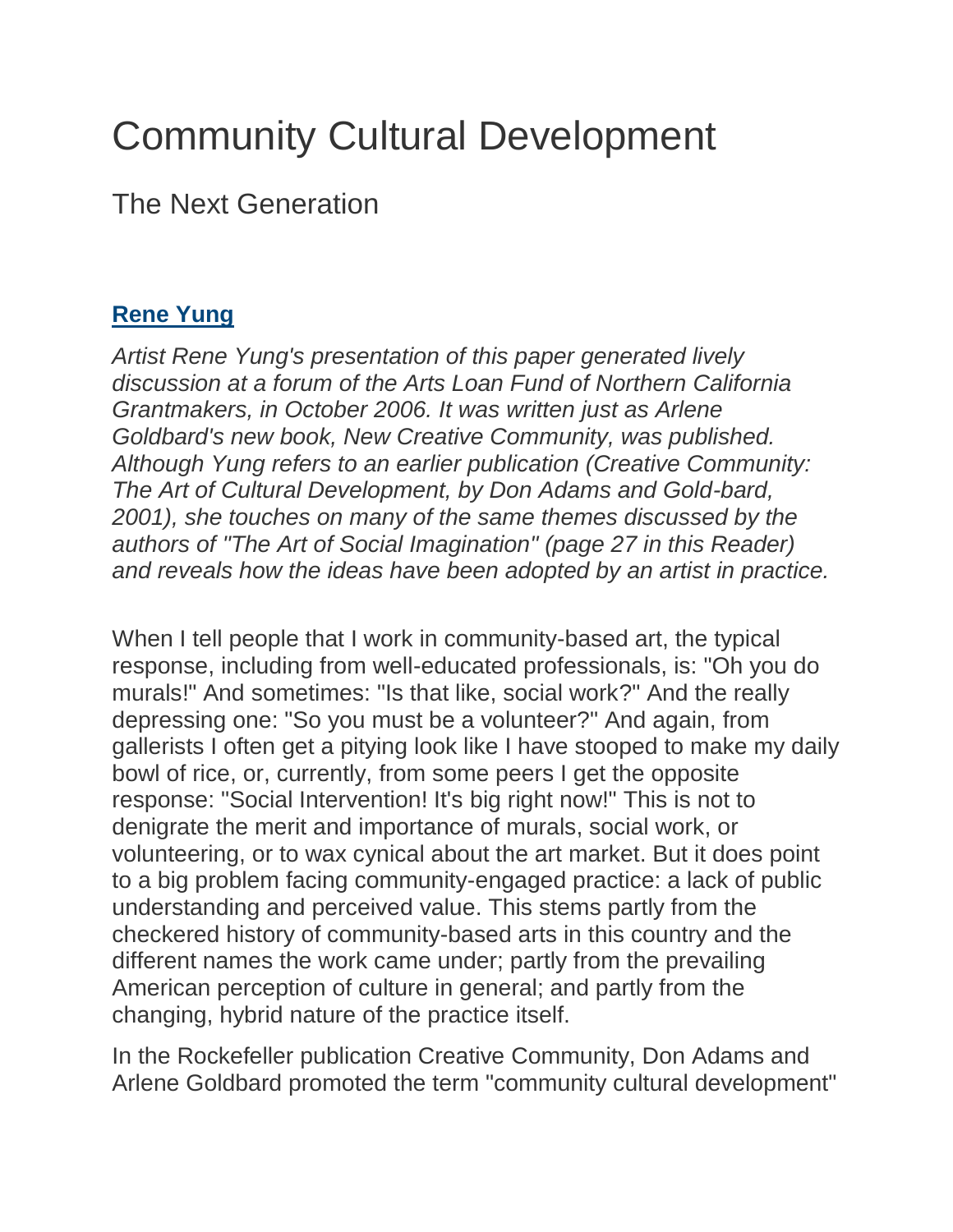for community-engaged cultural practice. What I think is most important about this term is its framing, and the relation-ships between these three words. The perspective is framed around community the larger context of a group of people with shared concerns and interactions — rather than around the practitioners as sole creators who create an impact on the community uni-directionally. The term "cultural" expands the approach to a broader range. People often have preconceived, narrow notions about what "art" is, whereas "culture" pertains to a range of "values, attitudes, beliefs, orientations, and assumptions" that may vary from community to community. Tom Borrup has compared culture to a computer's operating system — the system that gives people and organizations "the capacity to communicate and function." This expanded cultural terrain is fertile ground for creative innovation.

In community cultural development, culture functions as a connector between the community and its development. It is a catalyst and channel for a dynamic process of development, both for the community and the collaborating practitioners. This definition situates the practice on its own terms as an exciting and potent cultural bridge and innovative form, rather than on the misconception of it as a compromised art form somehow "dumbed-down" by populist consort or an unscientific indulgence fringing social services.

As Adams and Goldbard also pointed out: community cultural development is a cultural response to social conditions. This is a key definition that summarizes the urgent timeliness and connective power of the practice. In my experience, community cultural development (CCD) can effectively and uniquely address cultural concerns that are imbedded in social problems, concerns that social institutions often are not set up to deal with. For example, in my collaborative project with a H.U.D. residence for low-income immigrant seniors in Seattle, the process of deep community engagement uncovered not only individual needs related to larger questions of aging and cultural marginalization, but also historical friction between Korean and Japanese residents and between different so-cial-economic classes within the same culture. By acknowledging and expressing the community's complex character, multi-faceted artworks integrated into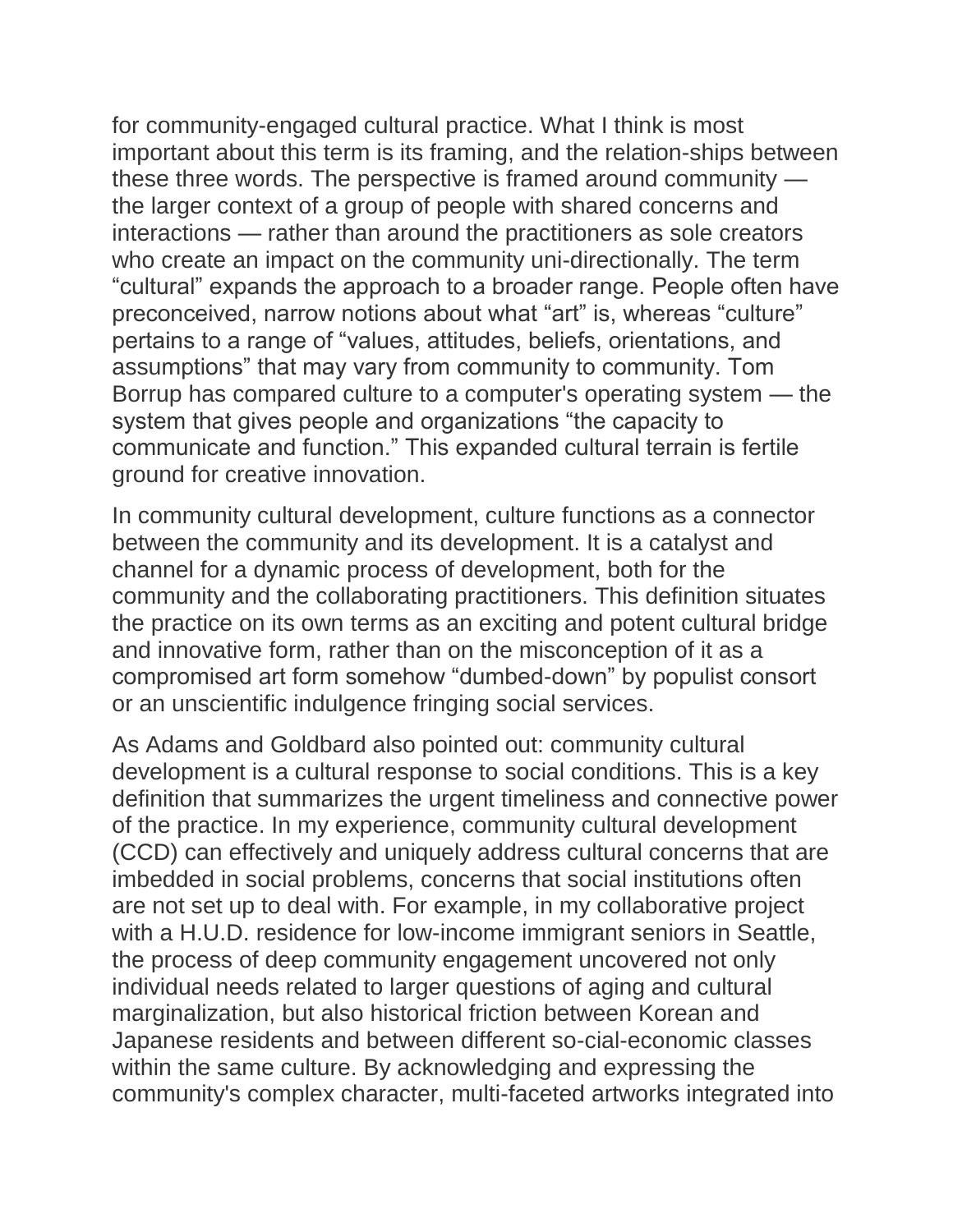the building architecture bridged these differences and created a new sense of belonging for the residents.

CCD can be both a "wedge" driven in to loosen social-cultural entrenchments and a bridge between and within communities. In that capacity, CCD also reintegrates art into society, not as capitulation to the policy trend that evaluates artistic legitimacy in quantitative social and economic terms, but as a sincere movement toward reanimating the vital link between the practice of creativity, the practitioners, and the people they live and work amongst. It is perhaps a twenty-first century re-visiting of the shamanistic integration of artists in earlier societies — indeed, it may express a hunger for deeper connection and a desire to actively contribute toward positive social change through the artist's chosen path.

In the five years since the publication of Creative Community, technological developments, globalization, and demographic and economic shifts have intensified social tensions and are reshaping the cultural landscape. Much has been written on the subject and the themes identified in the recent working paper from the Irvine Foundation on the arts in California (see Reader, vol. 17, 3) clearly also have an impact on community cultural practices. But as a response to social conditions, CCD practice is by definition encoded with its own parallel evolution and reinvention. It has a viral potential, in that sense, to take on the characteristics of a trend, not in order to fit in, but in order to gain entry and to initiate change.

This next-generation CCD has many of the same characteristics as the practice it evolved from and differs primarily in degrees of focus and in attitude. It is freely hybrid and cross-disciplinary, so that, for example, story-telling, a community garden, and media literacy might encompass related parts of the same process of community development. In a current project, I am exploring ways to develop inter-generational media literacy and youth employment as extensions of a public art project based on visual art and a digital archive of community narratives, in an urban planning context. Next-generation CCD is often layered and addresses complex social relation-ships, rather than a single thesis. It looks to sustainable community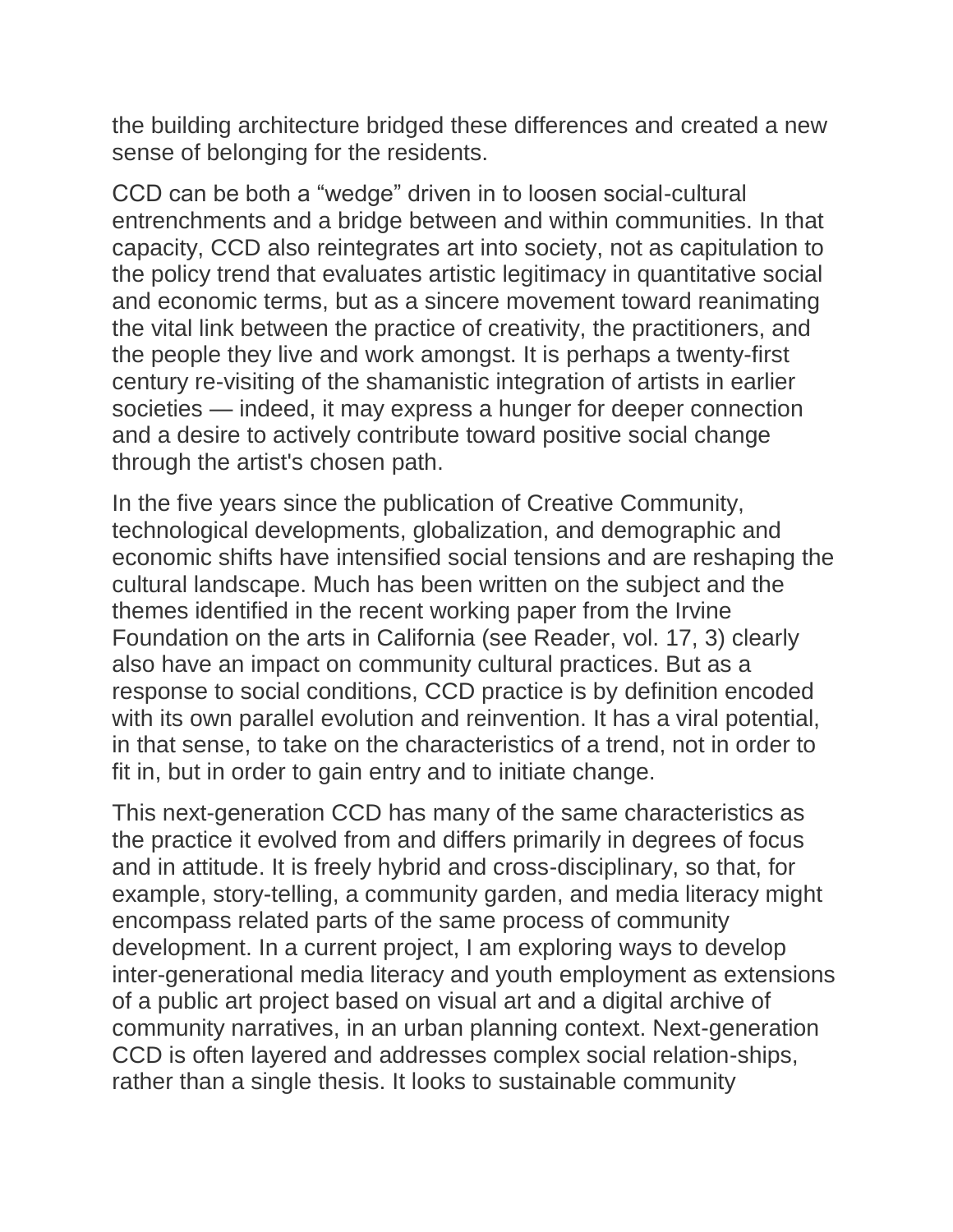development, rather than a short-term project. I think a key difference of this work is its adaptive rather than resistant attitude. It is entrepreneurial, asset-based, and strategic, to match the moving target of changing social conditions.

In spite of the current "creative economy" buzz and the academic interest in arts and community-engagement as a field, community cultural development faces many challenges. Even as exciting innovations in it are taking place, there is a sense of beleaguerment, and especially among long-time practitioners, of battle fatigue. The blurred definitions of community-practice also blur ethical considerations in working with the stuff of people's real lives in the community. Under-recognition presents obstacles in support and funding of this fluid practice in a genre-based tradition, and the unique case-by-case character of community contexts doesn't fit within the "best practices" model of award patterns. Additionally, the processbased, soft, qualitative emphasis of the practice confounds evaluation metrics.

Community-based art practice is at a critical juncture, full of potential, but facing serious challenges. I envision community cultural development as a field in its own right, uniquely poised to address the evolving complexities of current social conditions as a fluid, multidirectional approach that bridges cultural, social, planning, and design disciplines. I believe it can be most powerful as an integrated practice in the civic structure, equally emphasizing the highest artistic imagination and aesthetic standards, as well as the most powerful community development.

To achieve its potential, CCD must address its means of financial support and its piece-meal, product-oriented implementation. To improve communication with policy-makers and funders, it needs an appropriate evaluation vocabulary. To increase public aware-ness and understanding, national-level dialogue about community-engaged cultural work needs to be generated. And to support the continued growth of cultural developers, ethical training methodologies must be devised.